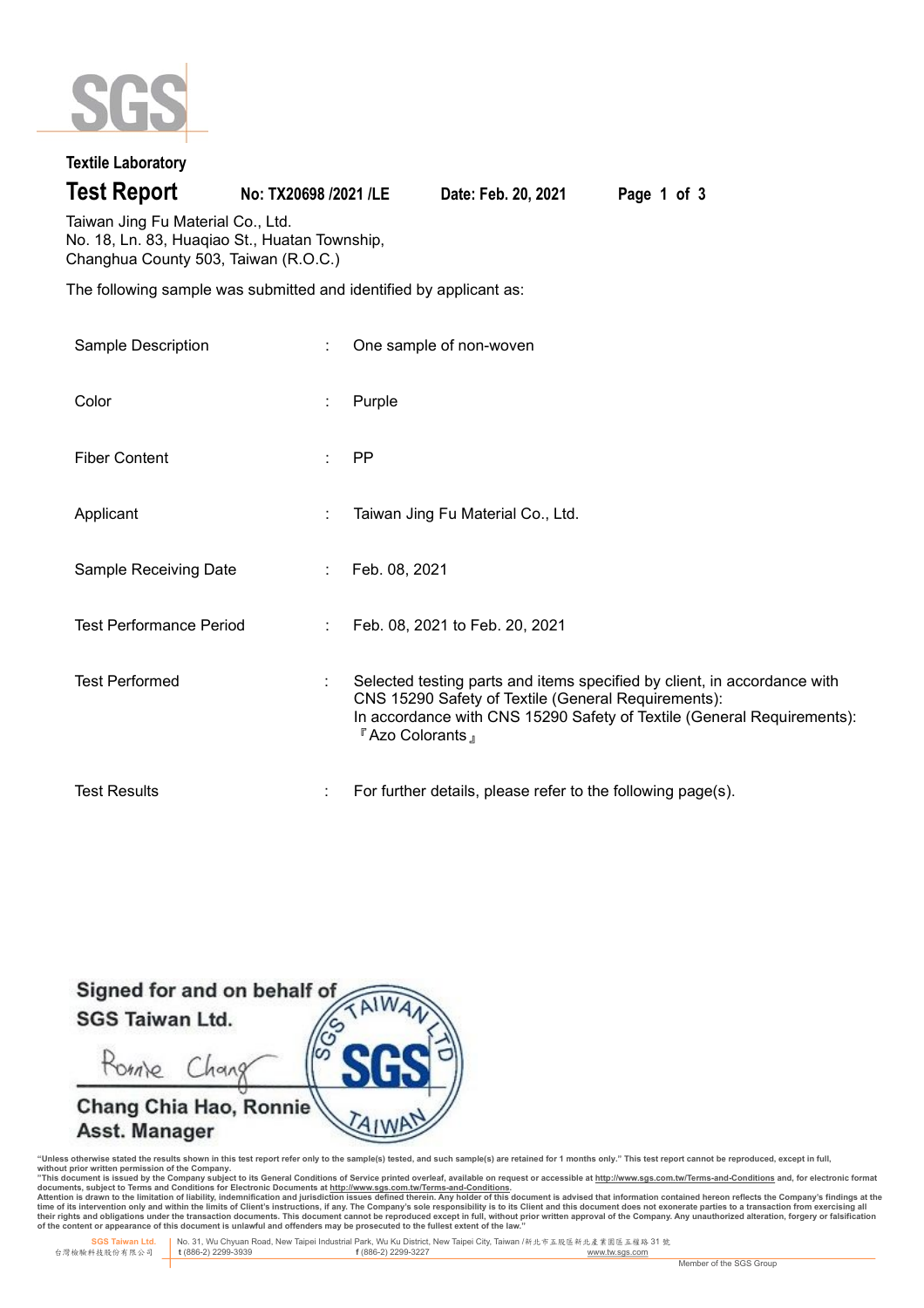

## **Textile Laboratory**

**Test Report No: TX20698 /2021 /LE Date: Feb. 20, 2021 Page 2 of 3**

Test Results:

### **Azo Colorants**

Test Method: According to CNS 16113-1 L3280-1/CNS 16113-3 L3280-3. Analysis was conducted with GC-MS/HPLC DAD.

|                                           |                | Result          | <b>CNS 15290</b> |
|-------------------------------------------|----------------|-----------------|------------------|
|                                           |                | (mg/kg)         | Recommend Max.   |
|                                           |                |                 | Limit (mg/kg)    |
|                                           | <b>CAS No.</b> | With extracting |                  |
|                                           |                | 1               |                  |
| 4-Aminobiphenyl                           | $92 - 67 - 1$  | $\overline{ND}$ | 30               |
| Benzidine                                 | $92 - 87 - 5$  | <b>ND</b>       | 30               |
| 4-Chlor-o-toluidine                       | 95-69-2        | $\overline{ND}$ | $\overline{30}$  |
| 2-Naphthylamine                           | $91-59-8$      | ND              | 30               |
| o-Aminoazotoluene                         | 97-56-3        | <b>ND</b>       | 30               |
| 5-nitro-o-toluidine /                     | 99-55-8        | <b>ND</b>       | 30               |
| 2-Amino-4-nitrotoluene                    |                |                 |                  |
| 4-Chloroaniline                           | 106-47-8       | <b>ND</b>       | 30               |
| 4-methoxy-m-phenylenediamine /            | 615-05-4       | <b>ND</b>       | 30               |
| 2,4-Diaminoanisole                        |                |                 |                  |
| 4,4'-Diaminodiphenylmethane               | 101-77-9       | <b>ND</b>       | 30               |
| 3,3'-Dichlorobenzidine                    | $91 - 94 - 1$  | <b>ND</b>       | 30               |
| 3,3'-Dimethoxybenzidine                   | 119-90-4       | <b>ND</b>       | 30               |
| 3,3'-Dimethybenzidine                     | 119-93-7       | <b>ND</b>       | 30               |
| 4,4'-methylenedi-o-toluidine /            | 838-88-0       | <b>ND</b>       | 30               |
| 3,3'-Dimethyl-4,4'-diaminodiphenylmethane |                |                 |                  |
| p-Cresidine                               | 120-71-8       | <b>ND</b>       | 30               |
| 4,4'-Methylene-bis-(2-chloroaniline)      | $101 - 14 - 4$ | <b>ND</b>       | 30               |
| 4,4'-Oxydianiline                         | 101-80-4       | <b>ND</b>       | 30               |
| 4,4'-Thiodianiline                        | 139-65-1       | <b>ND</b>       | 30               |
| o-Toluidine                               | 95-53-4        | <b>ND</b>       | 30               |
| 4-methyl-m-phenylenediamine /             | 95-80-7        | <b>ND</b>       | 30               |
| 2,4-Toluylendiamine                       |                |                 |                  |
| 2,4,5-Trimethylaniline                    | 137-17-7       | <b>ND</b>       | 30               |
| O-Anisidine                               | $90 - 04 - 0$  | <b>ND</b>       | 30               |
| 4-aminoazobenzene                         | 60-09-3        | <b>ND</b>       | 30               |

Sample Description:

1. One sample of non-woven in purple

| Note:   | $ND = Not$ Detected                                                                       |
|---------|-------------------------------------------------------------------------------------------|
|         | Report Limit = $5 \text{ mg/kg}$                                                          |
| Remark: | 4-Aminodiphenyl (CAS No. 92-67-1), 2-Naphthylamine (CAS No. 91-59-8) and 2,4-             |
|         | Diaminoanisole (CAS No. 615-05-4) can be indirectly generated from some colorants which   |
|         | do not contain these amines azo bound. The use of banned azo colorants cannot be reliably |
|         | ascertained without additional information.                                               |

"Unless otherwise stated the results shown in this test report refer only to the sample(s) tested, and such sample(s) are retained for 1 months only." This test report cannot be reproduced, except in full,<br>without prior wr

documents, subject to Terms and Conditions for Electronic Documents at <u>http://www.sqs.com.tw/Terms-and-Conditions</u><br>Attention is drawn to the limitation of liability, indemnification and jurisdiction issues defined threin.

**SGS Taiwan Ltd.** No. 31, Wu Chyuan Road, New Taipei Industrial Park, Wu Ku District, New Taipei City, Taiwan /新北市五股區新北產業園區五權路 31 號 台灣檢驗科技股份有限公司 **t** (886-2) 2299-3939 **f** (886-2) 2299-3227 www.tw.sgs.com Member of the SGS Group